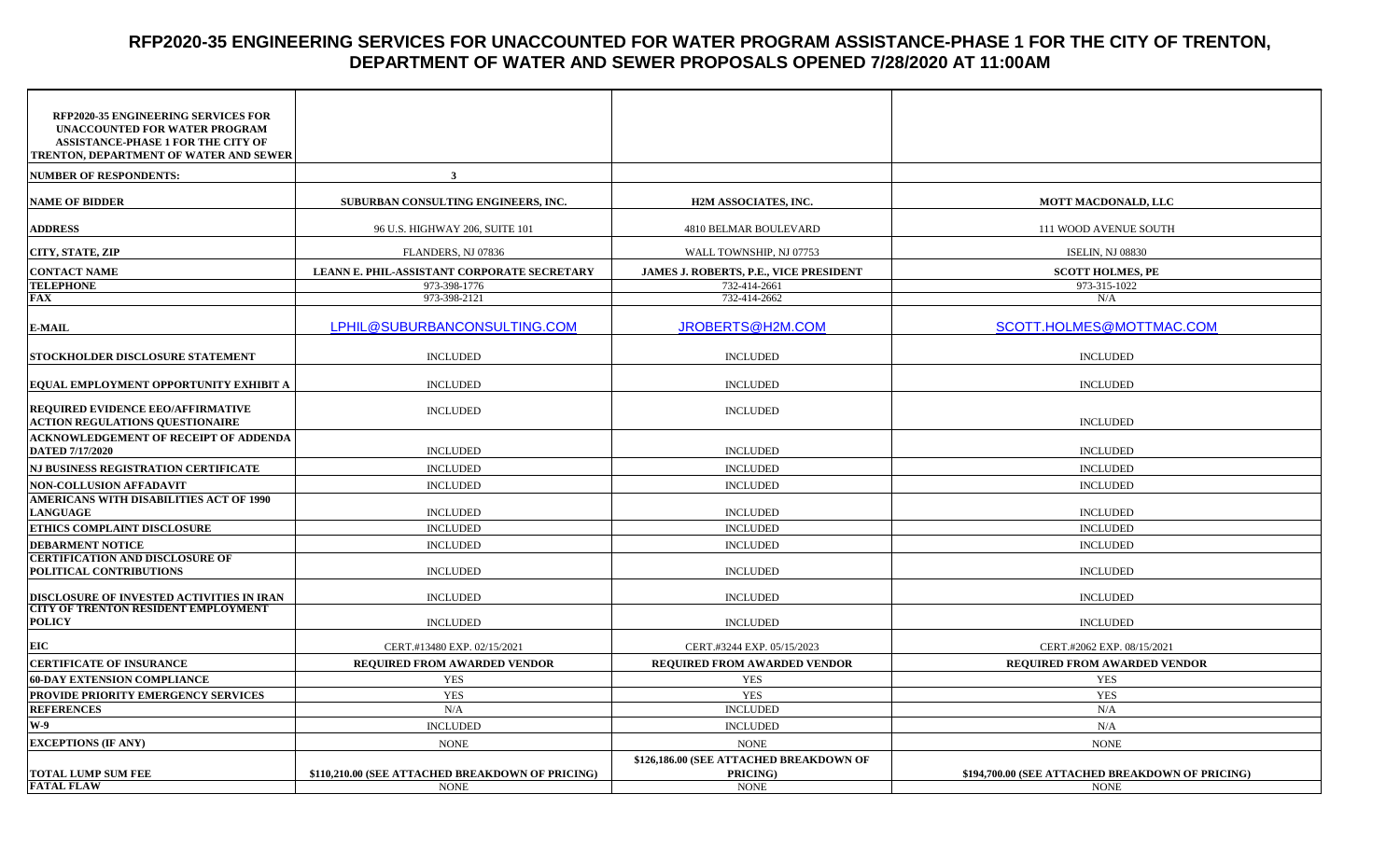UNACCOUNTED FOR WATER PROGRAM ASSISTANCE - PHASE 1 PROPOSAL FEE BREAKDOWN **CITY OF TRENTON** 

**STAFFING** 

| <b>LASK DESCRIPTION</b>                                                              | <b>PIC/PO</b> | PМ                   | Proj. Licented<br>Professional | Sr. Designer/Sr.<br>Survey Analyst | Designer/Survey<br>Analyst         | GIS Analyst        | Admin.         | <b>Total Hrs</b>           | Expenses                            | <b>Total S</b>                                   |                |
|--------------------------------------------------------------------------------------|---------------|----------------------|--------------------------------|------------------------------------|------------------------------------|--------------------|----------------|----------------------------|-------------------------------------|--------------------------------------------------|----------------|
|                                                                                      |               |                      |                                |                                    |                                    |                    |                |                            |                                     |                                                  |                |
| 4. Evaluation of Meter Reading, Billing and Revenue Collection Process               |               |                      |                                |                                    |                                    |                    |                |                            |                                     |                                                  |                |
| I. Evaluate Meter Reading Program<br>Chem Kickett Meeting                            |               | đ                    | 4                              |                                    | loo                                |                    |                | $\frac{6}{2}$              |                                     | 2,160<br>s                                       |                |
| Process Metered Account Data                                                         |               | $\sim$               |                                |                                    |                                    |                    |                |                            |                                     |                                                  |                |
| Meet with Meter Reading Department                                                   |               |                      | 4<br>4                         |                                    |                                    |                    |                |                            |                                     | 4,730<br>69                                      |                |
| Prepare Swmmary and Recommendations                                                  |               | $\sim$               | ₹                              |                                    | $\frac{20}{20}$ so $\frac{10}{20}$ |                    |                | $\frac{38}{24}$            | 25<br>œ                             | 1,540<br>3,055<br>69 69                          |                |
| Compare Account Records with Tax Records                                             |               |                      |                                |                                    |                                    |                    |                |                            |                                     |                                                  |                |
| Process Account Records and Tax Records                                              |               | 4                    |                                |                                    |                                    | 45                 |                | 49                         |                                     |                                                  |                |
| Prepare Meter Removal Recommendations                                                |               |                      |                                |                                    |                                    | $\overline{0}$     |                | Ξ                          |                                     |                                                  |                |
| Prejiare Methodology/Summary Repor                                                   |               | $\sim$               |                                |                                    |                                    | oo                 |                | Ξ                          | 25<br>69                            | $6,245$<br>$1,405$<br>$1,495$<br><b>69 69 69</b> |                |
| 3. Compare Tax Records and Account Records                                           |               |                      |                                |                                    |                                    |                    |                |                            |                                     |                                                  |                |
| Process Account Records and Tax Records                                              |               | $\overline{a}$       |                                |                                    |                                    |                    |                | 24                         |                                     |                                                  |                |
| Prepare List of Buildings with No Account                                            |               |                      |                                |                                    |                                    | $\approx$ $\infty$ |                | ۱o                         |                                     | 4,370<br>1,155<br>69 69 69                       |                |
| Prepare Methodology/Summary Repor                                                    |               | $\mathbf{\tilde{d}}$ |                                |                                    |                                    |                    |                | $\overline{2}$             | 25<br>GA                            |                                                  |                |
| 4. Compare with Other Utility Records                                                |               |                      |                                |                                    |                                    |                    |                |                            |                                     |                                                  |                |
| Prejare Utility Account Requests                                                     |               |                      |                                |                                    | $\infty$                           |                    |                |                            |                                     |                                                  |                |
| Process Other Utility Data                                                           |               |                      | $\sim$                         |                                    | 20                                 |                    |                | 이영이의                       |                                     | $\frac{1,105}{2,690}$<br>69 69                   |                |
| Prepare List of Addresses with No Account                                            |               |                      |                                |                                    | 00 00                              |                    |                |                            |                                     | 49                                               | 1,105          |
| Prepare Methodology/Summary Report                                                   |               |                      |                                |                                    |                                    |                    |                |                            | 25<br>69                            | ۱                                                |                |
| 5. Review Actual Water Usage with Typical Usage                                      |               |                      |                                |                                    |                                    |                    |                |                            |                                     |                                                  |                |
| Process Building Occupancy Data                                                      |               | 4                    |                                |                                    |                                    | $\frac{1}{4}$      |                | $rac{4}{8}$                |                                     | $\frac{5,620}{4,420}$<br>69 69                   |                |
| Determine Typical Usages                                                             |               |                      | 4                              |                                    | 32                                 |                    |                |                            |                                     |                                                  |                |
| Prepare List of Potential Underbilled Accounts                                       |               |                      |                                |                                    | 000                                |                    |                | $\frac{8}{20}$             |                                     | $\frac{1,105}{2,505}$<br>₩                       |                |
| Prepare Methodology/Summary Repor                                                    |               |                      |                                |                                    |                                    | 60                 |                |                            | 25<br>69                            | $\epsilon$                                       |                |
| 6. Review Billing and Collection SOPs                                                |               |                      |                                |                                    |                                    |                    |                |                            |                                     |                                                  |                |
| Review SOP <sub>S</sub>                                                              |               | 4                    | 4                              |                                    | $\frac{2}{3}$ 80                   |                    |                | $\frac{6}{7}$              |                                     | 5,040<br>的                                       |                |
| Propare Recommendations                                                              |               |                      | N                              |                                    |                                    |                    |                | $\mathbb{Z}$               | 25<br>69                            | $\Theta$                                         |                |
| 7. Evaluate Billing Process<br>Review Billing Process                                |               |                      |                                |                                    |                                    |                    |                |                            |                                     |                                                  |                |
|                                                                                      |               |                      | 으                              |                                    | $\frac{5}{4}$ $\infty$             |                    |                | $\frac{8}{25}$             |                                     | 69                                               |                |
| Lunch and Learn with Billing Department<br>Prepare Recommendations                   |               |                      | $\sim$                         |                                    |                                    |                    |                | ∣ສ ສ                       | $\frac{25}{18}$<br><del>us</del> 69 | $4,620$<br>$1,650$<br>$2,600$<br>69              |                |
| 8. Evaluate Collections Process                                                      |               |                      | 4                              |                                    | $\frac{6}{5}$                      |                    |                |                            |                                     | S                                                |                |
| Review Collections Process                                                           |               |                      | $\mathbf{r}$                   |                                    |                                    |                    |                |                            |                                     |                                                  |                |
| Preyare Recommendations                                                              |               |                      | $\sim$                         |                                    | $\frac{16}{2}$ 80                  |                    |                | $\frac{28}{12}$            | $\leftrightarrow$                   | S<br>S                                           | 3,660<br>1,650 |
| Work Sessions (x3)                                                                   |               |                      | $\overline{c}$                 |                                    | $\mathbb{R}$                       |                    |                |                            | $\frac{25}{100}$<br>$\Theta$        |                                                  |                |
| Quarterly to Monthly Billing                                                         |               |                      |                                |                                    |                                    |                    |                |                            |                                     | 4,395<br>s                                       |                |
| Review Advantages and Disadvantages                                                  |               | $\mathbf{\tilde{c}}$ |                                |                                    | 4                                  |                    |                | œ                          |                                     |                                                  |                |
| Prepare Summary and Recommendations                                                  |               | $\sim$               | ∾∾∣≌                           |                                    | 4                                  |                    |                | $\overline{e}$             | 25<br>₩                             | un un                                            | 1,080          |
| Sub-Total for Task A                                                                 | ٠             | ାବ                   |                                | lo                                 | 296                                | 157                | 90             | $\overline{591}$           | 425<br>ø                            | 75,435<br>ø                                      |                |
|                                                                                      |               |                      |                                |                                    |                                    |                    |                |                            |                                     |                                                  |                |
| B. Leak Detection, Water Loss Controls, UAW                                          |               |                      |                                |                                    |                                    |                    |                |                            |                                     |                                                  |                |
| Evaluate Leak Detection and Repair Program                                           |               |                      | 00 00                          | 유용                                 |                                    |                    |                | $\frac{49}{5}$             |                                     | 6,315<br>ø                                       |                |
| Evaluate Water Usage Data                                                            |               |                      |                                |                                    |                                    |                    |                | 49                         |                                     | ø                                                | 6,315          |
| Prepare Recommendations for UAW Improvement<br>Create Map of District Metering Areas |               |                      | $00 \times 00$                 | $9 - 77$                           |                                    |                    |                | $\sqrt{2} \times \sqrt{2}$ |                                     | ø                                                | 6,630<br>3,945 |
| Prepare Water Loss Reduction Report                                                  |               |                      |                                |                                    |                                    | 20                 |                |                            |                                     | 6A                                               |                |
| Chent Meetings (X3                                                                   |               | Ñ                    |                                |                                    |                                    |                    | 4              |                            | $\approx$<br>69                     | 69                                               | 4,970          |
|                                                                                      |               | $\overline{12}$      | $\Xi$                          |                                    |                                    |                    |                |                            |                                     |                                                  | 6,600          |
| Sub-Total for Task B                                                                 | N             | ∣ଛ                   | ¥                              | $\frac{8}{15}$                     | ٠                                  | R                  | 4              | 267                        | 100<br>G,                           | 34,775                                           |                |
| <b>Total Hours</b>                                                                   | ።             | B                    | 127                            | 176                                | 296                                | Ε                  | $\overline{a}$ | 858                        | 525<br>S                            | 110,210<br>59                                    |                |
| <b>Hourly Rates</b>                                                                  | 160<br>ø      | .155<br>S            | 145<br>n                       | 125<br>œ                           | 120<br>69                          | 125<br>GO.         | g<br>s9        |                            |                                     |                                                  |                |
| <b>Total Lump Sum Fer</b>                                                            | 1,760 \$      | 9.145.               | 18,415<br>n                    | 22,000<br>ø                        | 35,520                             | 22,125<br>ø        | 720            |                            |                                     | 0170111                                          |                |

SUBURBAN CONSULTING ENGINEERS, INC.

 $\boxed{\text{8}$  110,210

SCE-PI1859.011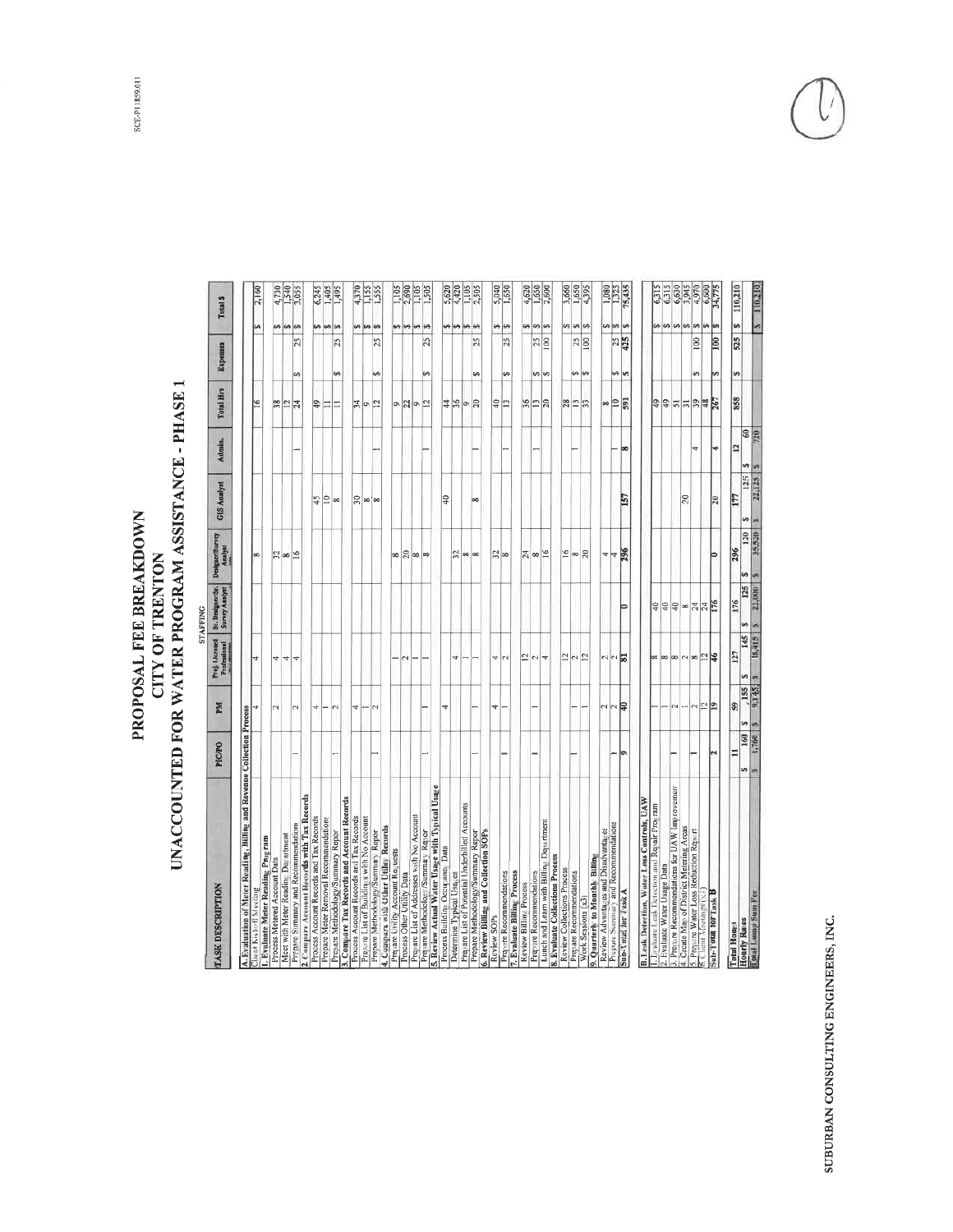## **FEE PROPOSAL**

### CITY OF TRENTON

# **REOUEST FOR PROPOSAL ENGINEERING SERVICES FOR UNACCOUNTED FOR WATER PROGRAM ASSISTANCE PHASE 1 RFP2020-35**

#### **Fee Structure**

- Principal/Project Officer \$160/hour  $\blacksquare$
- $\blacksquare$ Senior Project Manager \$158/hour
- $\blacksquare$ Project Manager \$155/hour
- Senior Project Licensed Professional \$150/hour ×
- Project Licensed Professional \$145/hour  $\blacksquare$
- $\blacksquare$ Licensed Professional \$135/hour
- Senior Project Coordinator \$150/hour  $\blacksquare$
- Project Coordinator \$145/hour  $\blacksquare$
- $\blacksquare$ Senior Designer/Senior Survey Analyst \$125/hour
- Designer/Survey Analyst \$120/hour ň.
- Senior Environmental Scientist \$125/hour
- Environmental Scientist \$120/hour  $\blacksquare$
- Senior Project GIS Analyst \$140/hour  $\mathbf{r}$
- Project GIS Analyst \$130/hour  $\blacksquare$
- GIS Analyst \$125/hour  $\blacksquare$
- Senior GIS Technician \$115/hour ٠
- GIS Technician \$105/hour  $\blacksquare$
- Senior GIS Project Coordinator \$130/hour  $\blacksquare$
- GIS Project Coordinator \$125/hour  $\blacksquare$
- Senior Inspector \$115/hour  $\blacksquare$
- Inspector \$105/hour  $\bar{a}$
- Senior Technician \$110/hour
- Technician \$100/hour  $\mathbf{u}$
- $\mathbf{r}$ Project Administrator \$115/hour
- Administrative Support \$60/hour
- **Equipment Unit Cost**  $\blacksquare$ 
	- o Unmanned Aerial Systems / Remotely Operated Vehicle \$150/hour
	- o Robotic/LiDAR \$50/hour
	- o GPS \$25/hour
- LSRP (Licensed Site Remediation Professional) Services Unit Cost
	- o For any environmental services requiring LSRP oversight and certification, a \$25/hour unit cost will be included in addition to the hourly rate for roles above.
- Any actual disbursements and expenses which we incur on your behalf, such as subconsultant fees, application/permit fees, delivery charges, parking, printing and toll charges will be billed at actual cost-plus 15 percent.
- Mileage will be billed in accordance with federal prevailing wage.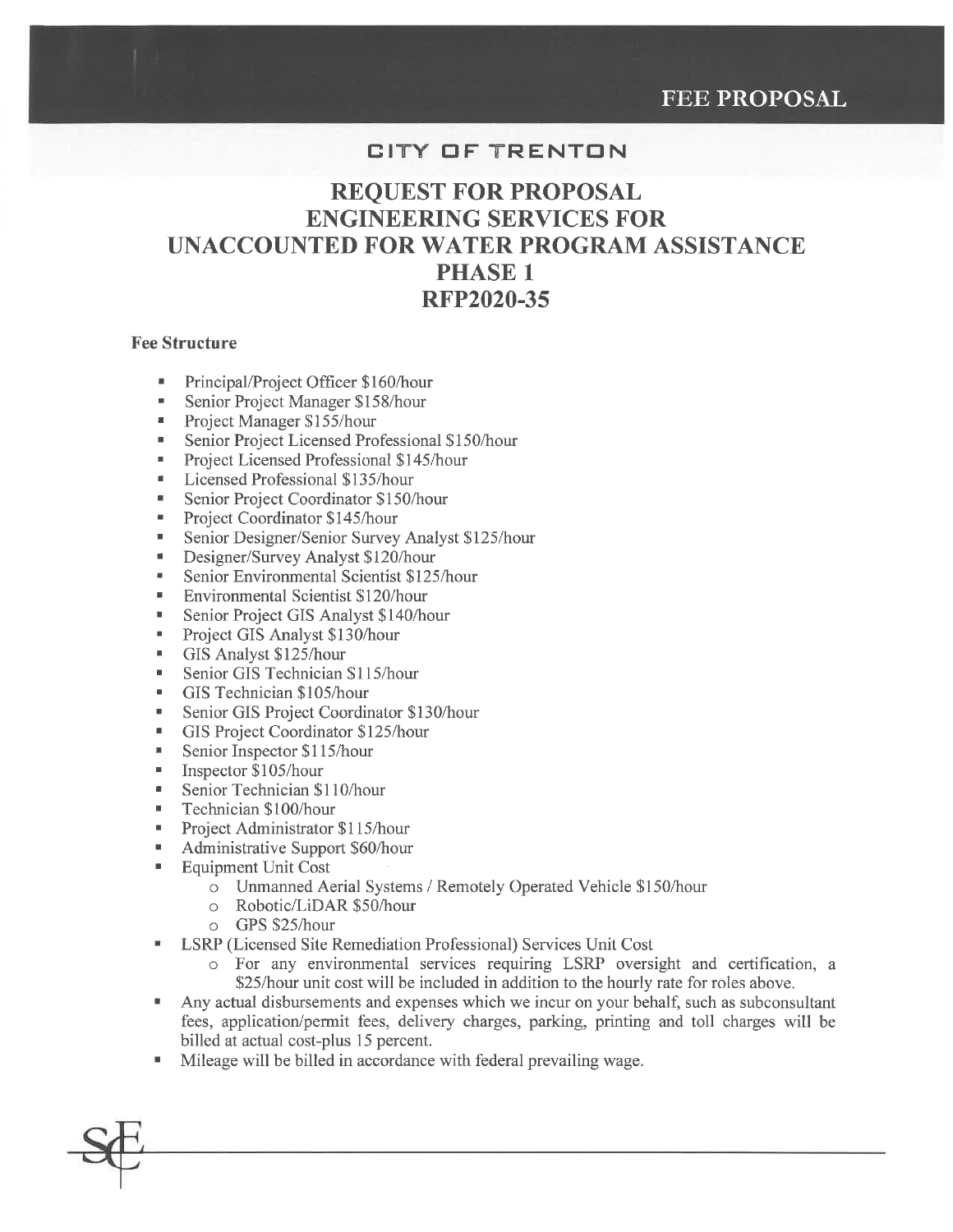H2M Associates, Inc. Fee Proposal<br>UAW Program Assistance<br>City of Trenton - Department of Water and Sewer

4810 Balmar Boulevard, Ste 201<br>Wall Township, NJ 07753 | 1-1 732,414,2661 H 2 H2M Associates, Inc.<br>4810 Behmar Boulevard Se 201<br>M Wall Township, NJ 07753 | Lil 7324

| Task           | Task Description                                 | Description<br>Phase |                    |                             |               |                |                | Billing Titles and Hourly Rates |                                 |                  |                                                   |                                |                                     |                             |
|----------------|--------------------------------------------------|----------------------|--------------------|-----------------------------|---------------|----------------|----------------|---------------------------------|---------------------------------|------------------|---------------------------------------------------|--------------------------------|-------------------------------------|-----------------------------|
|                |                                                  |                      | Staff <sub>2</sub> | Proj 1                      | Proj 2        | Sr Proj        | ΣÃ             | Sen. PM                         | Sen. Tech<br>Expert             | Principal        | Equipment,<br>Travel, Lab<br>Service,<br>Printing | Total H2M<br>Hours, by<br>Task |                                     | Fee Submittal               |
|                |                                                  | SALARY<br>APPROX     | 65,000<br>⇔        | 80,000<br>₩                 | 90,000<br>↮   | 100,000<br>မာ  | 125,000<br>₩   | 150,000<br>G)                   | 175,000<br>↮                    | 200,000<br>Ø     |                                                   |                                |                                     |                             |
|                |                                                  | HOURLY<br>RATE       | 94.00<br>↮         | 116.00<br>$\leftrightarrow$ | 130.00<br>မာ  | 145.00<br>မာ   | S<br>187.<br>₩ | 217.00<br>↮                     | 253.00<br>$\boldsymbol{\theta}$ | 289.00<br>s,     |                                                   |                                |                                     |                             |
| ∢              | Evaluation - Meter Reading, Billing, Collections |                      |                    |                             |               |                |                |                                 |                                 |                  |                                                   |                                |                                     |                             |
|                | Reduction of Estimated Meter Reads               |                      |                    | 8                           |               |                |                |                                 |                                 |                  |                                                   | 8                              |                                     | 9,280.00                    |
| U,             | Vacant Meterd Lots                               |                      |                    | $\overline{\mathbf{q}}$     |               |                |                |                                 |                                 |                  |                                                   | $\overline{a}$                 | $\omega$                            | 4,640.00                    |
| S              | Occupied Unmetered Lots                          |                      |                    | $\overline{40}$             |               |                |                |                                 |                                 |                  |                                                   | $\overline{a}$                 | $\Theta$                            | 4,640.00                    |
| 4              | Utility Cross Checking                           |                      |                    | $rac{4}{3}$                 |               |                |                |                                 |                                 |                  |                                                   |                                |                                     | 4,640.00                    |
| l up           | Location of Underbilled Accounts                 |                      |                    |                             |               |                |                |                                 |                                 |                  |                                                   | $rac{40}{24}$                  | $\theta$                            | 2,784.00                    |
| $\pmb{\circ}$  | SOP Updates                                      |                      |                    |                             |               | 8              |                |                                 |                                 |                  |                                                   | 59                             | $\omega$                            | $-41,600.00$                |
| r.             | Land-and-Learn Review                            |                      |                    |                             |               |                |                |                                 | $\frac{1}{4}$                   |                  | 500                                               | $\overline{a}$                 |                                     | 10,620.00                   |
| ${}^{\circ}$   | Billing/Collection Review and Optimization       |                      |                    |                             |               | $\overline{Q}$ |                |                                 |                                 |                  |                                                   | $\overline{a}$                 |                                     | 5,800.00                    |
| $\infty$       | Monthly vs. Quarterly Billing Comparison         |                      |                    |                             |               |                |                |                                 | $\frac{1}{4}$                   |                  |                                                   | $\overline{a}$                 | $\n  0\n  0\n  0\n  0$              | 10,120.00                   |
|                |                                                  |                      |                    |                             |               |                |                |                                 |                                 |                  |                                                   |                                |                                     | 64,124.00                   |
| m              | Leak Detection, Water Loss Controls              |                      |                    |                             |               |                |                |                                 |                                 |                  |                                                   |                                |                                     |                             |
| $\overline{ }$ | Leak Detection Program Eval                      |                      |                    |                             |               |                |                |                                 | $\frac{1}{4}$                   |                  |                                                   | $\theta$                       | 69                                  | 10,120.00                   |
| $\sim$         | Leak Repair Program Eval                         |                      |                    | 120                         |               | ð              |                |                                 | ë                               |                  |                                                   | 176                            | s                                   | 23,768.00                   |
| $\infty$       | Operations Optimization                          |                      |                    | $\overline{a}$              |               | $\frac{6}{2}$  |                |                                 |                                 |                  |                                                   | $\mathsf{Q}$                   | ↮                                   |                             |
| 4              | District Meter Mapping                           |                      |                    |                             |               | $\overline{a}$ |                |                                 |                                 |                  |                                                   | $\mathbb Q$                    |                                     | $\frac{5,104.00}{5,800.00}$ |
| ю              | Report Summary                                   |                      |                    | $\overline{a}$              |               | $\frac{1}{2}$  |                |                                 | 4                               | $\sim$           |                                                   | $\mathbb{S}^2$                 |                                     | 7,970.00                    |
| O              | Meetings                                         |                      |                    | $\mathbb{Z}$                |               | 24             |                |                                 | 12                              |                  |                                                   | 8                              | $\theta$ $\theta$ $\theta$ $\theta$ | 9 300.00                    |
|                |                                                  |                      |                    |                             |               |                |                |                                 |                                 |                  |                                                   |                                |                                     | 62,062.00                   |
|                | <b>TASK TOTAL</b>                                |                      |                    |                             |               |                |                |                                 |                                 |                  |                                                   |                                |                                     |                             |
|                |                                                  |                      | 이용                 | 432                         | $\frac{1}{2}$ | 252            | $\circ$        | 야옹                              | $\frac{152}{18%}$               | $\frac{2}{10\%}$ | 500                                               | 838                            | m                                   | 126,186.00                  |
|                |                                                  |                      |                    | $\frac{8}{32\%}$            |               |                |                |                                 |                                 |                  |                                                   |                                |                                     |                             |

÷